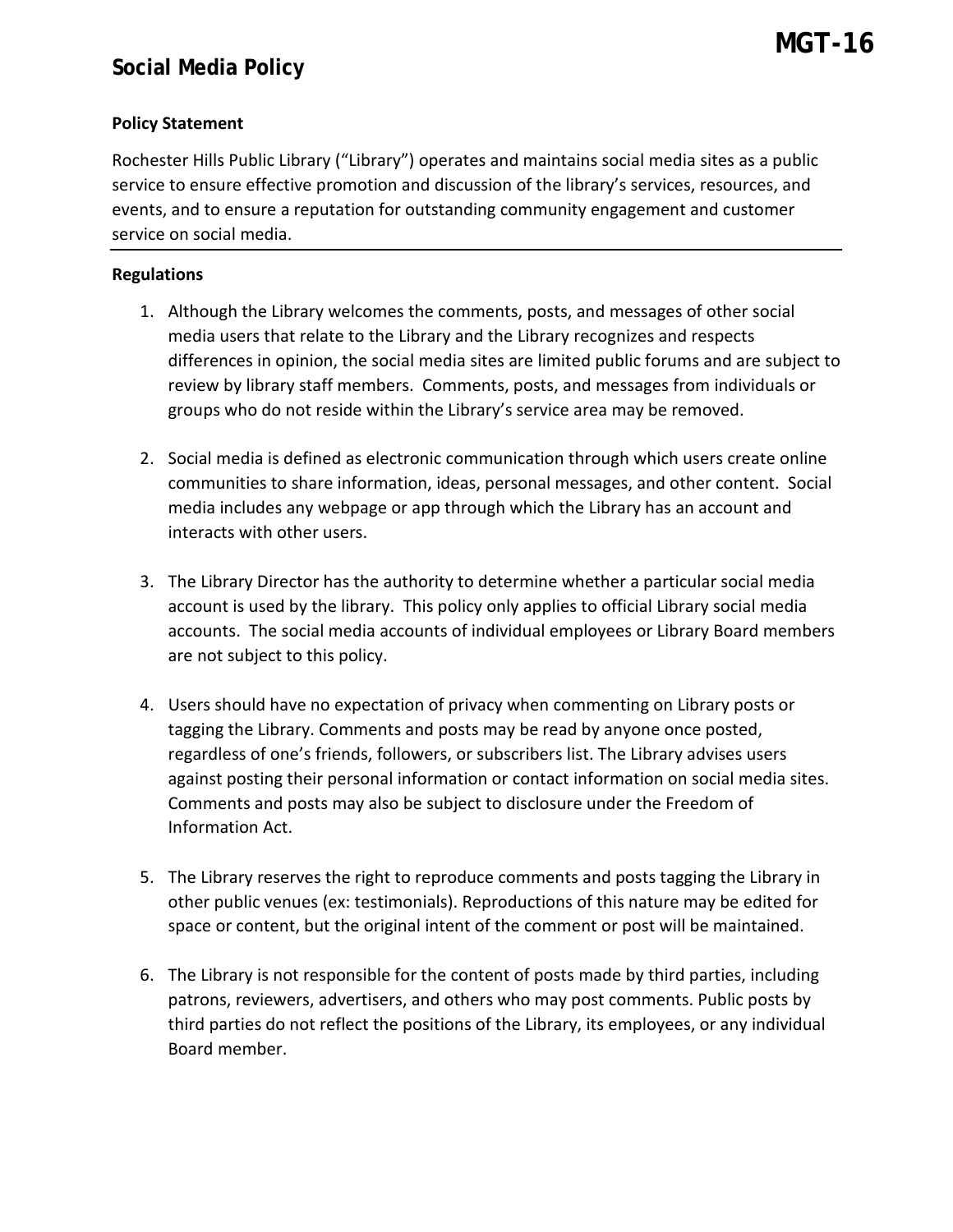## **Social Media Policy**

- 7. The Library reserves the right to (but is not required to) remove any comment, post, or message that it deemsin violation of this Policy. To ensure a healthy, safe space to discuss library services, resources, and events, content containing any of the following may be removed immediately from any library social media forum:
	- Obscene, illegal, sexually harassing, threatening, or abusive speech or nudity in pictures.
	- Potentially libelous information
	- Any post that affects the safety and security of the library, its property, patrons, and staff or creates a hostile work environment.
	- Private or personal information, including phone numbers and addresses, or requests for personal information.
	- Any statement by a user under a false name or any falsification of identity.
	- Comments, links, or information unrelated to the purpose of the given post, forum, or discussion.
	- Spam or other commercial messages.
	- Any postings that would violate the Michigan Campaign Finance Act, the Library Privacy Act, or other Michigan or federal laws.
	- Solicitation of funds.
	- Any comment, post, or other content that violates any person's intellectual property rights, including but not limited to violations of the Copyright Act.
	- Any information deemed harmful to minors in violation of the Michigan Library Privacy Act.
	- Any post that violates any library policy.
	- Any images, links, or other content that falls into the above categories.
	- Any post that requires immediate action because the library does not monitor its social media 24 hours a day.
	- Any document, information, or image that would be considered a library record that is posted without permission of the patron or person identified in that record.
- 8. In addition, users are expected to abide by the terms and conditions set by third party social media platforms as well as follow appropriate federal and state law.